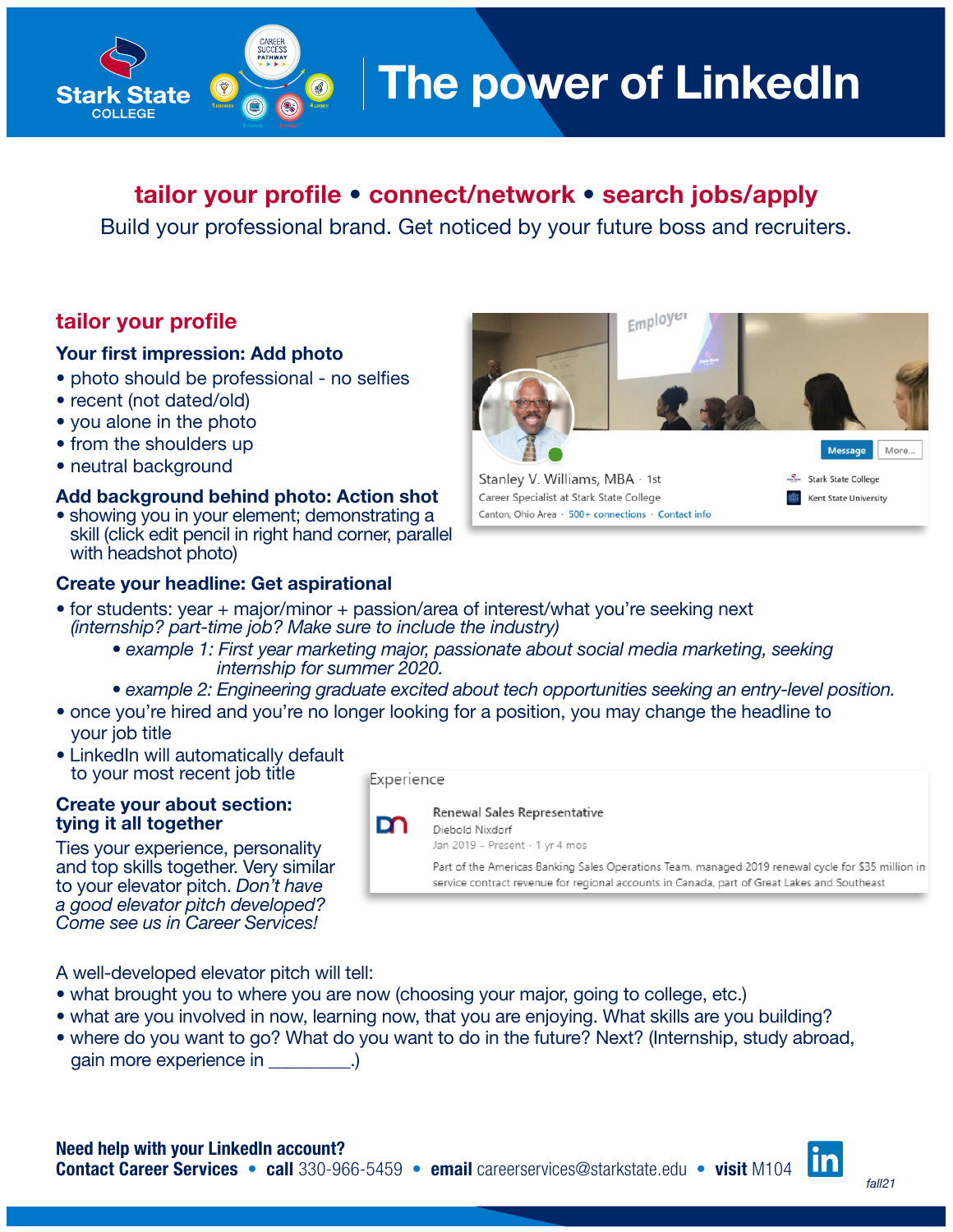## Develop your experience: Share your accomplishments

- this information comes from your resume (make an appointment with Career Services to have your resume reviewed)
- include internships, summer jobs, part-time, volunteer and unpaid work along with what you accomplished at each. Focus on skills learned, as opposed to tasks

## Experience

## Renewal Sales Representative

m Diebold Nixdorf

Jan 2019 - Present · 1 yr 4 mos

Part of the Americas Banking Sales Operations Team, managed 2019 renewal cycle for \$35 million in service contract revenue for regional accounts in Canada, part of Great Lakes and Southeast territories. Provide support for account executives, service delivery managers, and internal crossfunctional business units. Initiate coverage changes, assist with invoice discrepancies, prepare contracts and proposals.

- Achieved 101% of Q2, 104% of Q3, and 108% of Q4 retention goals in 2019
- Added \$382,000 to contract through cross/up-selling during four-month incentive period
- · Secured first 5-year contract for a regional account in Canada
- · Selected to lead bi-weekly team huddle as part of sales transformation initiative
- *example: learning customer services skills as a cashier will be more important to employers than your ability to bag groceries*

Education

## Your education: Pivot into the professional world

- add your school, major and degree
- if you graduated with honors, include here

# Your skills: How they find you

- include a minimum of five skills, whether learned in class or from jobs
- align skills with career path you're seeking
- include both your technicial and soft skills

# connect/network

# Skills and endorsements

- it's important to give endorsements as well as receive them
- if you request an endorsement, offer to write one for that person

# Map your future with the alumni tool

- find alums who work in jobs, companies and cities that interest you
- type your school's name in the LinkedIn search box. Click on your school. Choose the alumni tab underneath the name of the college.
- connect with alumni for help.

## *For example:*

## *Dear John,*

*I found your profile through the SSC alumni network. I'm a current student and would like to talk with you about your path to Amazon. Amazon is my top choice employer for next year so I'd love to get your perspective.*

*Would you be available for a 20 minute phone conservation?*

*I look forward to hearing from you, Sarah*

# Kent State University at Stark Bachelor of Arts - BA, Psychology  $2020 - 2021$ **Stark State College** Associate of Arts - AA, Psychology  $2018 - 2019$



| Search alumni by title, keyword or company |         |                           |         |
|--------------------------------------------|---------|---------------------------|---------|
| 1900<br>2021<br>End year<br>Start year     |         |                           |         |
| < Previous Next >                          |         |                           |         |
| Where they live                            | $+$ Add | Where they work           | $+$ Add |
| 17,497   United States                     |         | 216   Stark State College |         |
|                                            |         | 194   Summa Health        |         |
| 8,216   Canton, Ohio Area                  |         |                           |         |